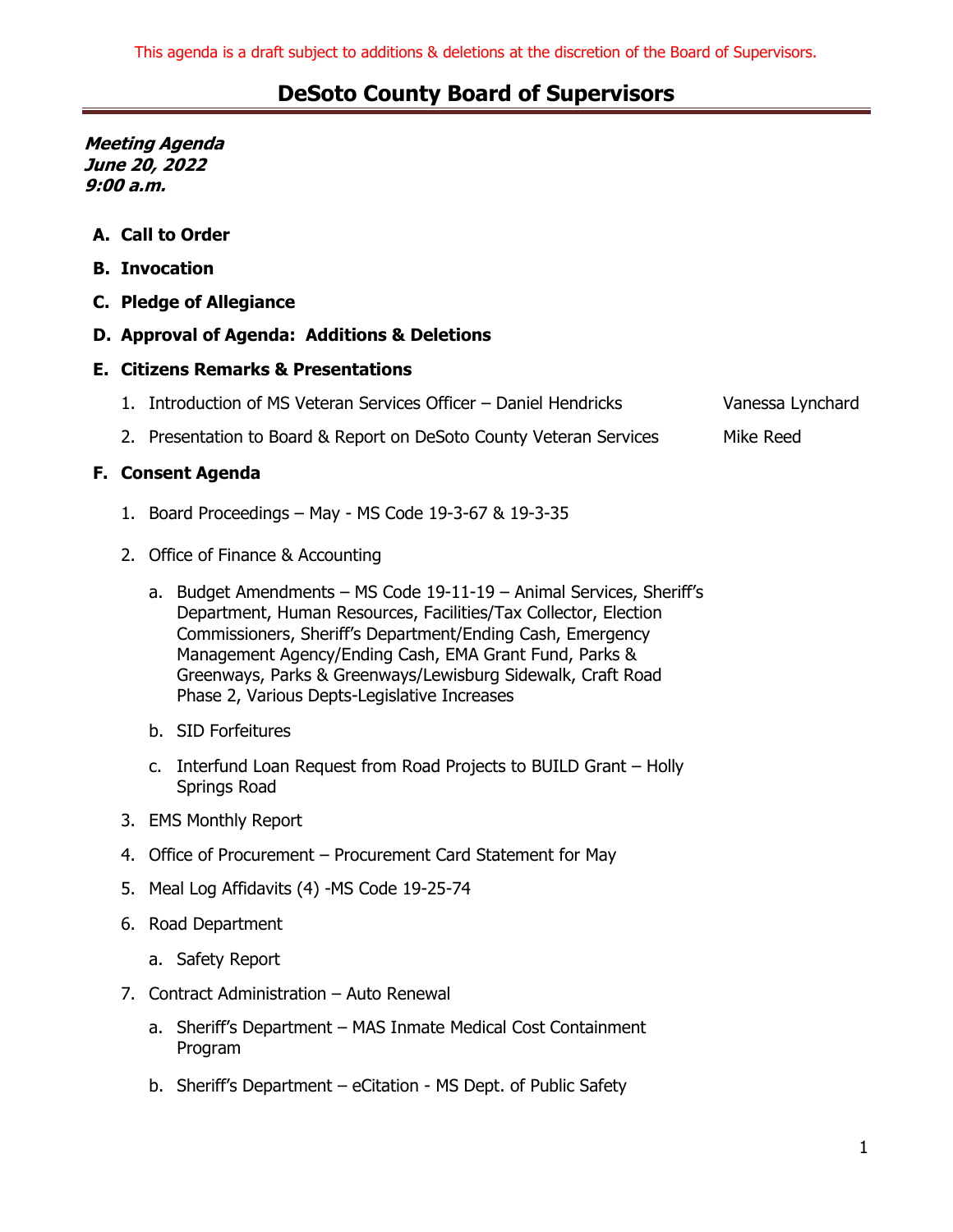**Meeting Agenda June 20, 2022 9:00 a.m.**

### **F. Consent Agenda, continued**

- c. Facilities Management City of Hernando Gale Center Lease
- 8. Enter Into the Public Record and Make a Part of the Board Minutes
	- a. Circuit Court Judge's Order Appointing Jacinta Hall as Public Defender and Removing Marvell Gordon
	- b. Circuit Court Judge's Order appointing David McKee as Field Officer III for 17<sup>th</sup> Judicial District Drug Court
- 9. Chancery Clerk Allowance

#### **G. Old Business**

**H. New Business**

|                     |                                                      | 1. Redistricting                                                      | Chris Watson &<br>Sam Barber & GIS            |  |  |
|---------------------|------------------------------------------------------|-----------------------------------------------------------------------|-----------------------------------------------|--|--|
|                     |                                                      | a. Approval of Legal Descriptions to Confirm Redistricting Boundaries |                                               |  |  |
|                     |                                                      | b. Approval of Final Maps                                             |                                               |  |  |
|                     |                                                      | c. Approval of Redistricting Order                                    |                                               |  |  |
|                     |                                                      | 2. Board Attorney – Fire Protection Agreement                         | Sam Barber                                    |  |  |
|                     |                                                      | 3. ICAC Update                                                        | Shawn Houston                                 |  |  |
|                     |                                                      | 4. Landers Center Expansion Update                                    | Vanessa Lynchard                              |  |  |
| <b>New Business</b> |                                                      |                                                                       |                                               |  |  |
|                     |                                                      | 10:00 a.m. - Business Investment Incentives                           |                                               |  |  |
|                     |                                                      | a. Harry's USA Free Port Warehouse                                    | Jim Flanagan                                  |  |  |
| 2 <sub>1</sub>      |                                                      | 10:10 a.m. - Meritain & Aetna Annual Review                           | Christine<br>Vanderhoven &<br>Angela Ramsammy |  |  |
| 3.                  | <b>10:30 a.m.</b> $-$ Office of Finance & Accounting |                                                                       |                                               |  |  |
|                     | a.                                                   | Claims Docket - MS Code 19-13-31                                      |                                               |  |  |
|                     |                                                      | b. Preliminary Inventory Dispositions - EMS                           |                                               |  |  |
|                     | c.                                                   | Preliminary/Final Inventory Dispositions - Chancery Court             |                                               |  |  |
|                     |                                                      | d. Auditor Engagement Letter for Bridgers – Signature Required        |                                               |  |  |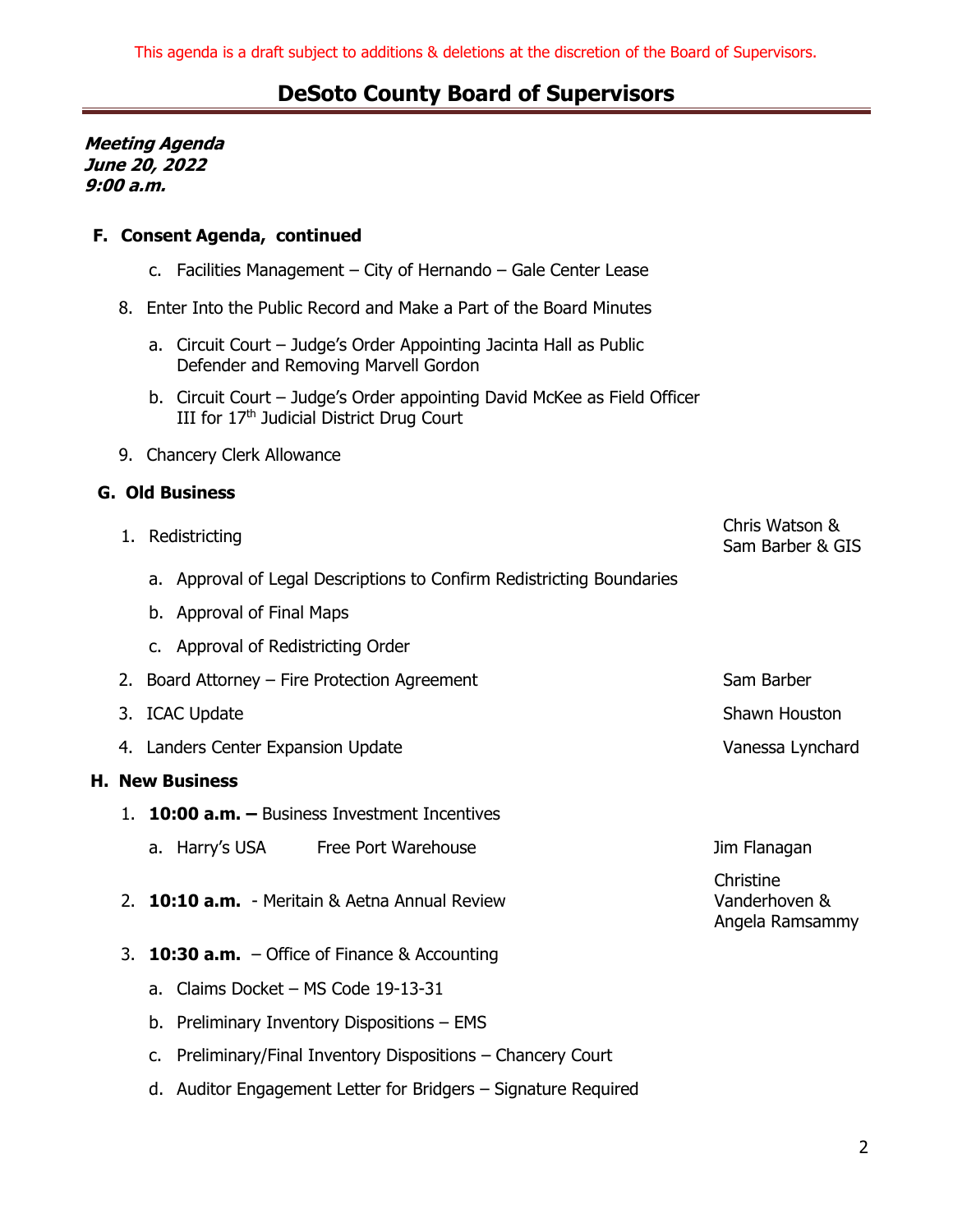**Meeting Agenda June 20, 2022 9:00 a.m.**

## **H. New Business, continued**

|  |      | 4. 3:30 p.m. - Business Investment Incentives                                                                                                                                 | Jim Flanagan        |
|--|------|-------------------------------------------------------------------------------------------------------------------------------------------------------------------------------|---------------------|
|  |      | a. Edelbrock                                                                                                                                                                  | w/ Mark Aquadro     |
|  |      | b. Proposed Fee In Lieu Considerations Under the New Statute                                                                                                                  | Vanessa Lynchard    |
|  |      | 5. EMA - Purchase Over \$25,000 - Permission to Purchase Fire Truck Under<br>Rural Fire Truck Acquisition for Walls Fire Department & Approve Budget Chris Olson<br>Amendment |                     |
|  |      | 6. Animal Shelter - Eudora UMC Benefit Drive - Request to Accept<br><b>Donations</b>                                                                                          | Monica Mock         |
|  | Site | 7. Parks & Greenways - Proposed 5K Cross Country Track at Future Agri Ed                                                                                                      | Ray Laughter        |
|  |      | 8. Solid Waste                                                                                                                                                                | Ray Laughter        |
|  |      | a. 2022 Annual Price Adjustment for Residential Collection, Commercial<br>Service & Rubbish Facility                                                                          |                     |
|  |      | b. 2022 Annual Price Adjustment for Star Landing Rubbish Pit from<br><b>Waste Pro</b>                                                                                         |                     |
|  |      | 9. Grant Administration                                                                                                                                                       | Sheila Garrett      |
|  |      | a. MDOT Transportation Alternative Grants                                                                                                                                     | w/ Vanessa Lynchard |
|  |      | 1) Walking Trail at Ag Center                                                                                                                                                 |                     |
|  |      | 10. Human Resources                                                                                                                                                           | Carla Crockett      |
|  |      | a. Jet Dental Agreement - Signature Required                                                                                                                                  |                     |
|  |      | b. Symetra Short-Term Disability & Long-Term Disability Admin<br>Agreement - Signature Required                                                                               |                     |
|  |      | c. Stinnus Aggregate Data                                                                                                                                                     |                     |
|  |      | d. Symetra Refund Checks                                                                                                                                                      |                     |
|  |      | 11. Corrections to 2021 Land Roll                                                                                                                                             | Vanessa Lynchard    |
|  |      | 12. Contract Administration                                                                                                                                                   | Angie Irving        |
|  |      | a. Facilities Management - ABM Building Solutions                                                                                                                             | w/ Shawn Houston    |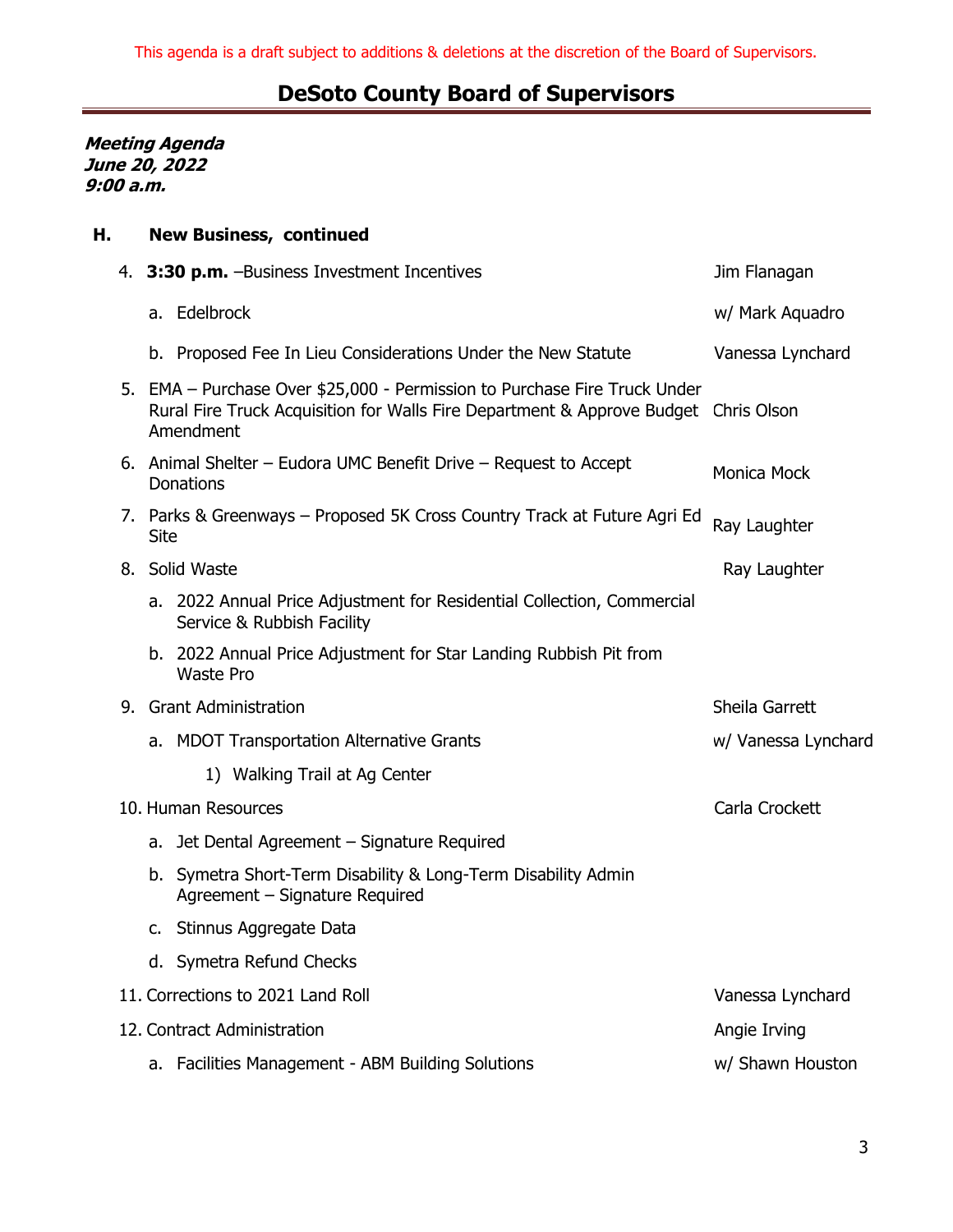**Meeting Agenda June 20, 2022 9:00 a.m.**

## **H. New Business, continued**

|                       |                               | 13. Office of Procurement -                                                                                                                                                                                                                                                                                                                               | Angie Irving     |  |  |
|-----------------------|-------------------------------|-----------------------------------------------------------------------------------------------------------------------------------------------------------------------------------------------------------------------------------------------------------------------------------------------------------------------------------------------------------|------------------|--|--|
|                       |                               | a. Request to Award Bid for Inmate Food Services                                                                                                                                                                                                                                                                                                          | w/ Chad Wicker   |  |  |
|                       |                               | b. Request to Award Bid for Drug Testing System for DeSoto County<br><b>Adult Drug Court</b>                                                                                                                                                                                                                                                              | w/ Craig Sheley  |  |  |
|                       |                               | c. Emergency Purchase – Purchase & Hauling of Dirt for Rubbish Pit                                                                                                                                                                                                                                                                                        | w/ Ray Laughter  |  |  |
|                       |                               | 14. Business Investment Incentives                                                                                                                                                                                                                                                                                                                        |                  |  |  |
|                       |                               | a. Order Acknowledging Name Change and Continuation of Personal<br>Property Ad Valorem and Free Port Warehouse Tax Exemptions<br>Previously Granted to Hart & Cooley, Inc. (now known as Hart &<br>Cooley, LLC)<br>(Location: 8601 Hacks Cross Road, Olive Branch, MS 38654)<br>(New Tenant: Atco Rubber Products, Inc., formerly Hart & Cooley,<br>Inc.) | Angie Irving     |  |  |
|                       | 15. Road Department           | Robert Jarman                                                                                                                                                                                                                                                                                                                                             |                  |  |  |
|                       |                               | a. Erosion Control Agreements for Timber Oaks Subdivision (now named<br>Baileigh) and Highland Meadows Subdivision - Signature Required                                                                                                                                                                                                                   |                  |  |  |
| 16. Committee Reports |                               |                                                                                                                                                                                                                                                                                                                                                           |                  |  |  |
|                       |                               | a. Region IV Meeting Update                                                                                                                                                                                                                                                                                                                               | Vanessa Lynchard |  |  |
|                       |                               | b. Facilities Committee - Juvenile Detention                                                                                                                                                                                                                                                                                                              | Committee        |  |  |
|                       |                               | 17. Courthouse Renovations - Approval to Advertise                                                                                                                                                                                                                                                                                                        | Vanessa Lynchard |  |  |
|                       | 18. Justice Court Move Update | Vanessa Lynchard                                                                                                                                                                                                                                                                                                                                          |                  |  |  |
|                       |                               | a. Request for Employee Overtime                                                                                                                                                                                                                                                                                                                          |                  |  |  |
|                       |                               | b. Shredding                                                                                                                                                                                                                                                                                                                                              |                  |  |  |
| 19. ARPA Funds        | Vanessa Lynchard              |                                                                                                                                                                                                                                                                                                                                                           |                  |  |  |
|                       |                               | a. Guidelines                                                                                                                                                                                                                                                                                                                                             |                  |  |  |
|                       |                               |                                                                                                                                                                                                                                                                                                                                                           |                  |  |  |

b. Star Landing Road Sewer Project Eligibility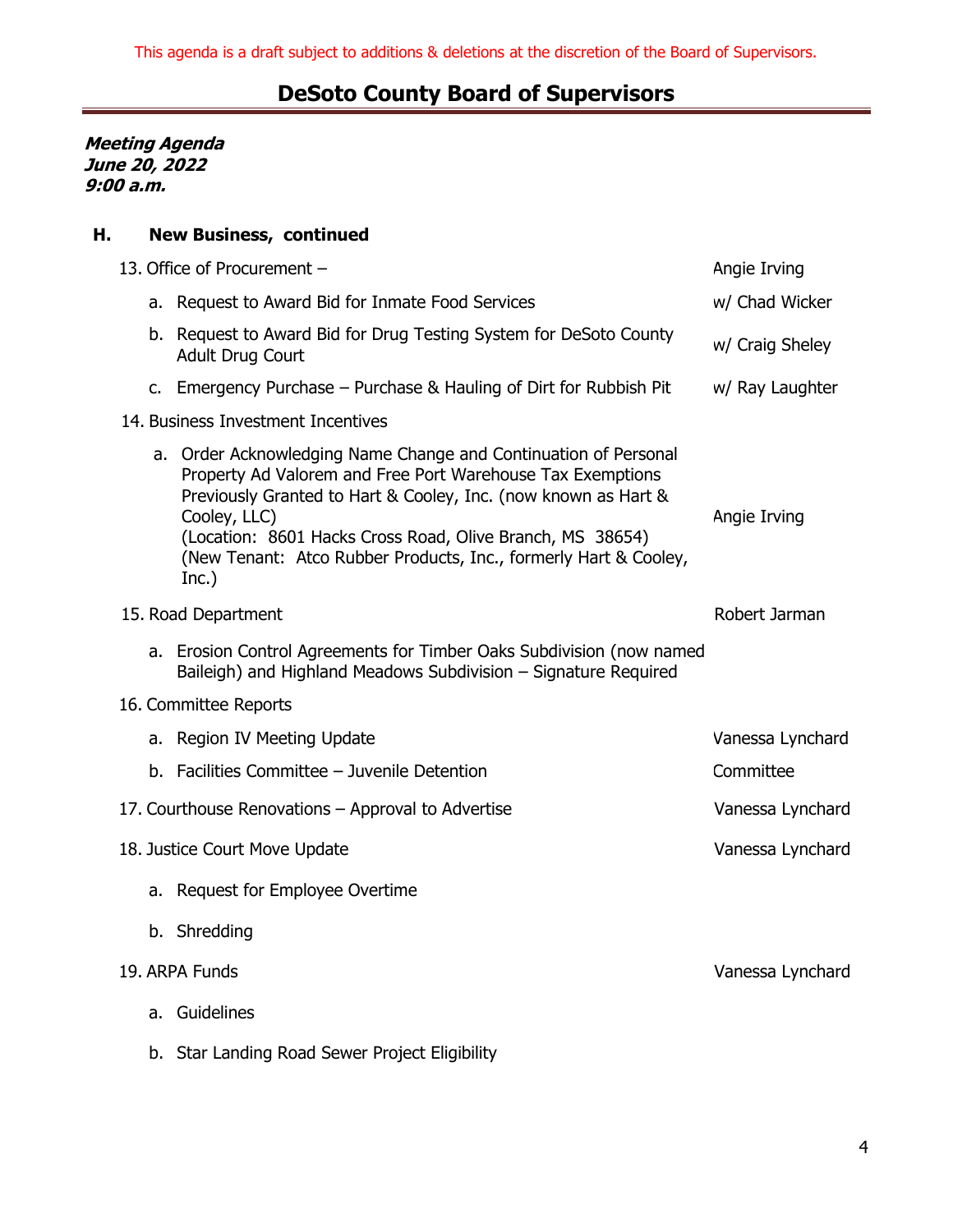**Meeting Agenda June 20, 2022 9:00 a.m.**

### **H. New Business, continued**

| 20. Legislative Report                        | Vanessa Lynchard   |
|-----------------------------------------------|--------------------|
| a. Statutory Increases and Budget Amendment   |                    |
| 21. Circuit Court - Court Reporter            | Vanessa Lynchard   |
| 22. Report from MAS Convention                | <b>Supervisors</b> |
| 23. July 4 <sup>th</sup> Holiday Confirmation | Vanessa Lynchard   |
|                                               |                    |
|                                               |                    |

## **I. Planning – 1:00 p.m.** Bennie Hopkins Bennie Hopkins

#### **1. Public Hearing - Rezoning**

**a. Longbranch PUD (RZNE-000808-2022) –** Application is for rezoning of 72 acres from Agricultural-Residential to PUD, Located on the west side of Hwy 301 and north of Nail Rd, identified as parcel # 109730000 0002300 in Section 36, Township 1, Range 9 (District 3) **Applicant: ACH Developers/Civil-Link**

#### **2. Final Subdivision**

- **a. Woodland Heights (SUB-007725-2022)** –Application is for final subdivision of 21 lots and 1 COS on 35.99 acres. Property is identified as Parcel # 206613000 0000700 located on the north side of Miller Road and east of Bethel Road, in Section 13, Township 2, Range 6 and is zoned AR (District 1) **Applicant: Miller Farms, LLC**
- **b. Williams Ridge, Ph 3 (SUB-007727-2022)** –Application is for final subdivision of 41 lots and 2 COS on 12.95 acres. Property is identified as Parcel # 207522000 00001- 00 located east of the intersection of Starlanding Road and Getwell Road in Section 22, Township 2, Range 7 and is zoned PUD (District 5) **Applicant: Kreunen Farms, LLC**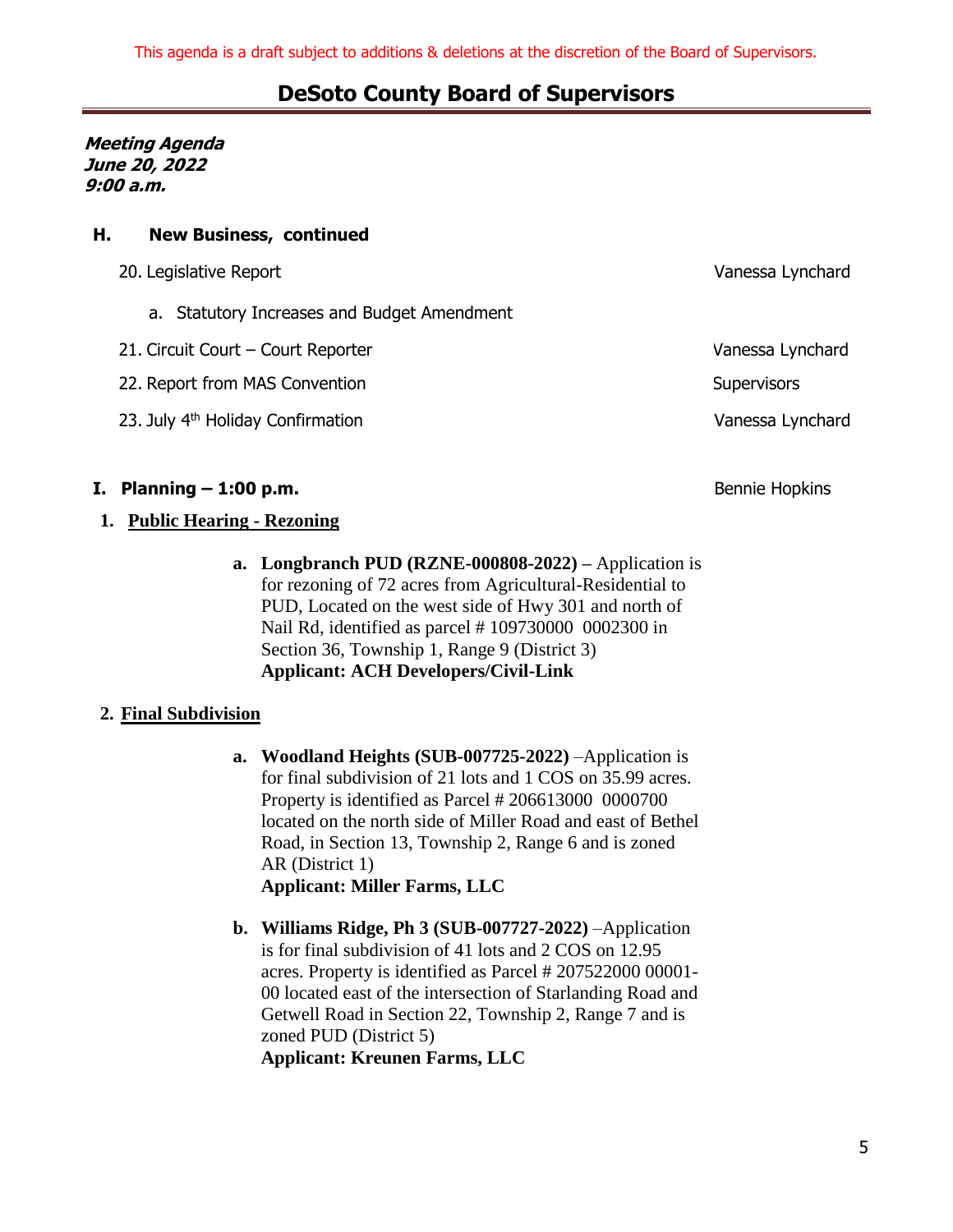**Meeting Agenda June 20, 2022 9:00 a.m.**

### **I. Planning, continued**

**c. Vale Subdivison, 1st Revision (SUB-007737-2022) –** Application is for final subdivision of 2 lots on 3.02 acres. Property is identified as parcel # 408515010 0000600, located west of Vale Cove and south of Wheeler Road in Section 15, Township 4, Range 8 and is zoned A (District 5)

### **Applicant: Aaron Johnston**

**d. Short Fork, Ph 1 (SUB-007651-2021) -** Application is for final subdivision of 67 lots on 23.43 acres. Property is identified as Parcel # 307515000-0000903 located east of Getwell Road and north of Holly Springs Road in Section 15, Township 3, Range 7 and is zoned PUD. (District 5) **Applicant: Short Fork Development LLC**

## **3. Consent Minor Lot**

- **a. Chips Minor Lot (SUB-007738-2022)** Application is for approval of 1 lot on 2.00 acres out of 19.84 acres. Identified as Parcel(s) # 206614000 0003702. Subject property is located on the west side of Bethel Rd and north of Miller Rd in Section 14, Township 2, Range 6 and is zoned A-R (District 1) **Applicant: Robert Farley**
- **b. Devereux Minor Lot (SUB-007739-2022)** Application is for approval of 1 lot on 3.62 acres out of 16.13 acres. Identified as Parcel(s) # 309930000 0002400. Subject property is located on the east side of Williams Rd and south of Rankin Rd in Section 30, Township 3, Range 9 and is zoned A (District 4) **Applicant: Tena & Phillip Devereux**

## **4. MDOT – Transportation Alternative Grant**

**a.** Request Board to Approve Activation of Project – Agri Ed Walking Trail

## **J. Executive Session**